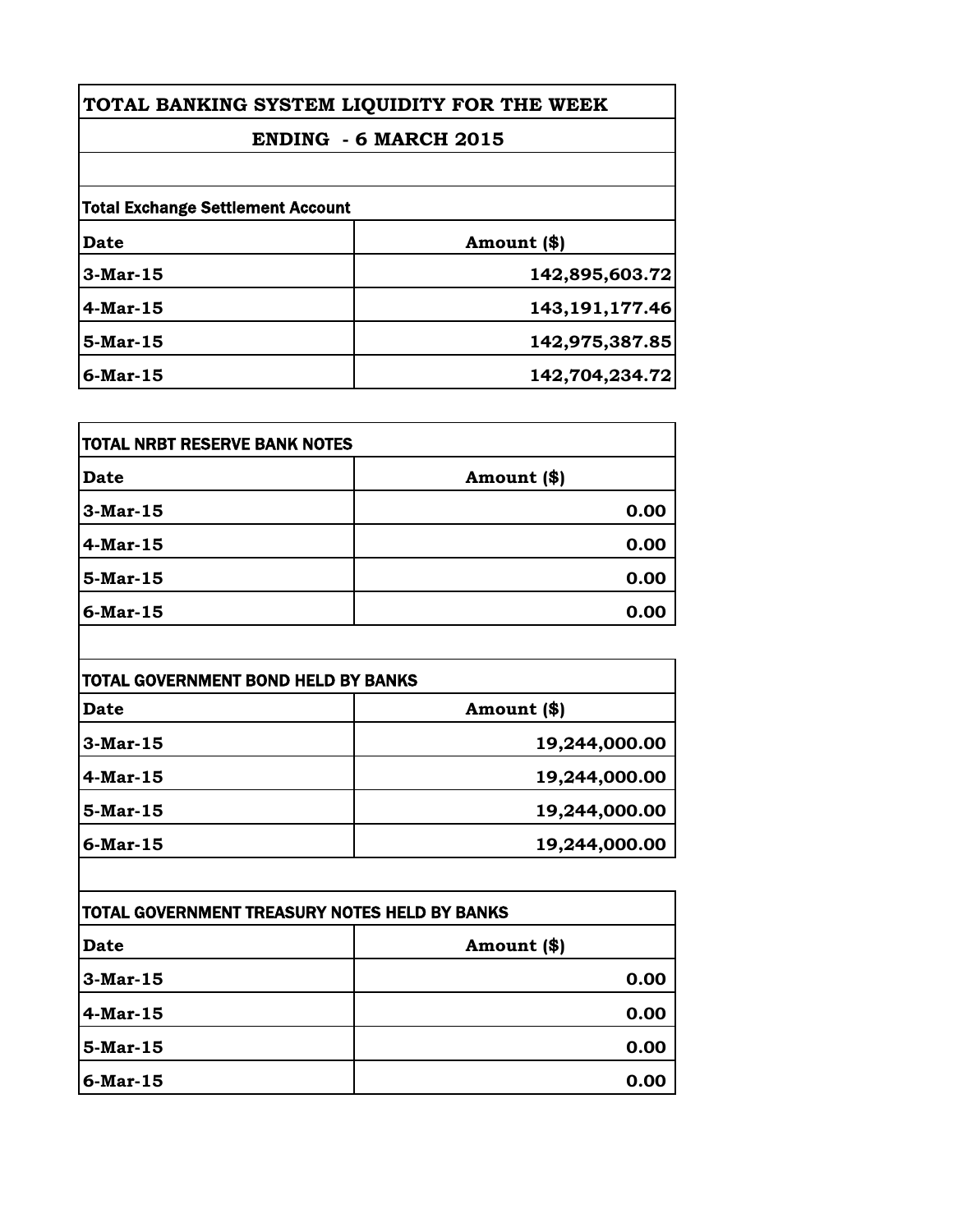| TOTAL BANKING SYSTEM LIQUIDITY FOR THE WEEK<br><b>ENDING - 13 Mar 2015</b> |                |                                          |             |
|----------------------------------------------------------------------------|----------------|------------------------------------------|-------------|
|                                                                            |                | <b>Total Exchange Settlement Account</b> |             |
|                                                                            |                | Date                                     | Amount (\$) |
| $9-Mar-15$                                                                 | 142,502,296.11 |                                          |             |
| $10$ -Mar-15                                                               | 144,854,185.40 |                                          |             |
| 11-Mar-15                                                                  | 143,614,124.46 |                                          |             |
| $12$ -Mar-15                                                               | 143,348,744.05 |                                          |             |
| 13-Mar-15                                                                  | 144,101,633.73 |                                          |             |

| <b>TOTAL NRBT RESERVE BANK NOTES</b> |             |
|--------------------------------------|-------------|
| Date                                 | Amount (\$) |
| $9-Mar-15$                           | 0.00        |
| 10-Mar-15                            | 0.00        |
| $11-Mar-15$                          | 0.00        |
| 12-Mar-15                            | 0.00        |
| 13-Mar-15                            | 0.00        |

| <b>TOTAL GOVERNMENT BOND HELD BY BANKS</b> |               |
|--------------------------------------------|---------------|
| <b>Date</b>                                | Amount (\$)   |
| $9$ -Mar-15                                | 19,244,000.00 |
| $10$ -Mar-15                               | 19,244,000.00 |
| $11$ -Mar-15                               | 19,244,000.00 |
| 12-Mar-15                                  | 19,244,000.00 |
| 13-Mar-15                                  | 19,244,000.00 |

| TOTAL GOVERNMENT TREASURY NOTES HELD BY BANKS |             |
|-----------------------------------------------|-------------|
| Date                                          | Amount (\$) |
| $9$ -Mar-15                                   | 0.00        |
| 10-Mar-15                                     | 0.00        |
| $11$ -Mar-15                                  | 0.00        |
| 12-Mar-15                                     | 0.00        |
| 13-Mar-15                                     | 0.00        |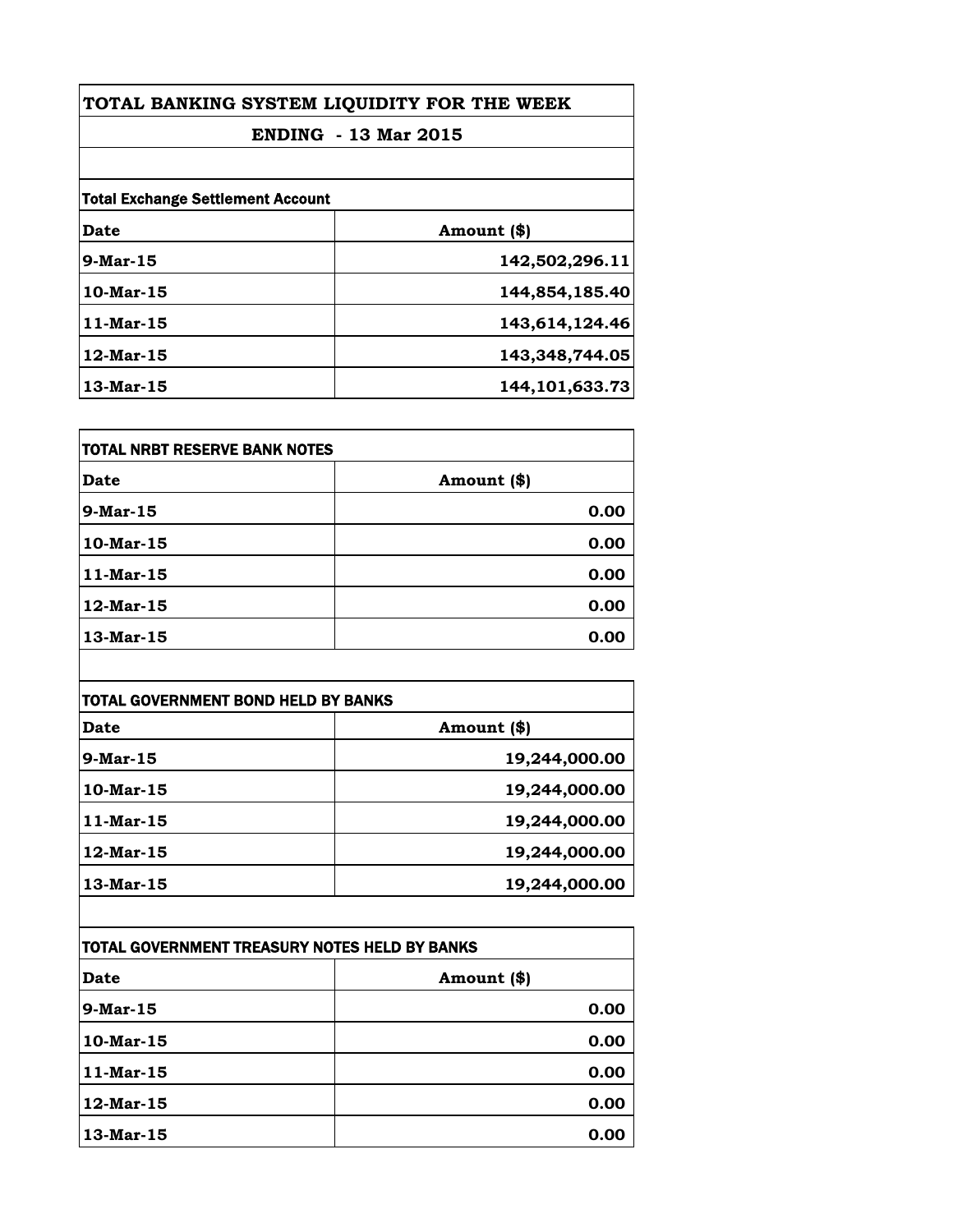| TOTAL BANKING SYSTEM LIQUIDITY FOR THE WEEK<br><b>ENDING - 20 Mar 2015</b><br><b>Total Exchange Settlement Account</b> |                |           |                |
|------------------------------------------------------------------------------------------------------------------------|----------------|-----------|----------------|
|                                                                                                                        |                | Date      | Amount (\$)    |
|                                                                                                                        |                | 16-Mar-15 | 143,845,169.61 |
|                                                                                                                        |                | 17-Mar-15 | 144,379,526.51 |
| 18-Mar-15                                                                                                              | 146,572,529.33 |           |                |
| 19-Mar-15                                                                                                              | 145,620,740.40 |           |                |
| 20-Mar-15                                                                                                              | 145,608,065.44 |           |                |

| <b>TOTAL NRBT RESERVE BANK NOTES</b> |             |
|--------------------------------------|-------------|
| Date                                 | Amount (\$) |
| 16-Mar-15                            | 0.00        |
| 17-Mar-15                            | 0.00        |
| 18-Mar-15                            | 0.00        |
| 19-Mar-15                            | 0.00        |
| 20-Mar-15                            | 0.00        |

| <b>TOTAL GOVERNMENT BOND HELD BY BANKS</b> |               |
|--------------------------------------------|---------------|
| <b>Date</b>                                | Amount (\$)   |
| 16-Mar-15                                  | 19,244,000.00 |
| 17-Mar-15                                  | 19,244,000.00 |
| 18-Mar-15                                  | 19,244,000.00 |
| 19-Mar-15                                  | 19,244,000.00 |
| 20-Mar-15                                  | 19,244,000.00 |

| TOTAL GOVERNMENT TREASURY NOTES HELD BY BANKS |              |
|-----------------------------------------------|--------------|
| Date                                          | Amount $(*)$ |
| 16-Mar-15                                     | 0.00         |
| 17-Mar-15                                     | 0.00         |
| 18-Mar-15                                     | 0.00         |
| $19$ -Mar-15                                  | 0.00         |
| $20$ -Mar-15                                  | 0.00         |